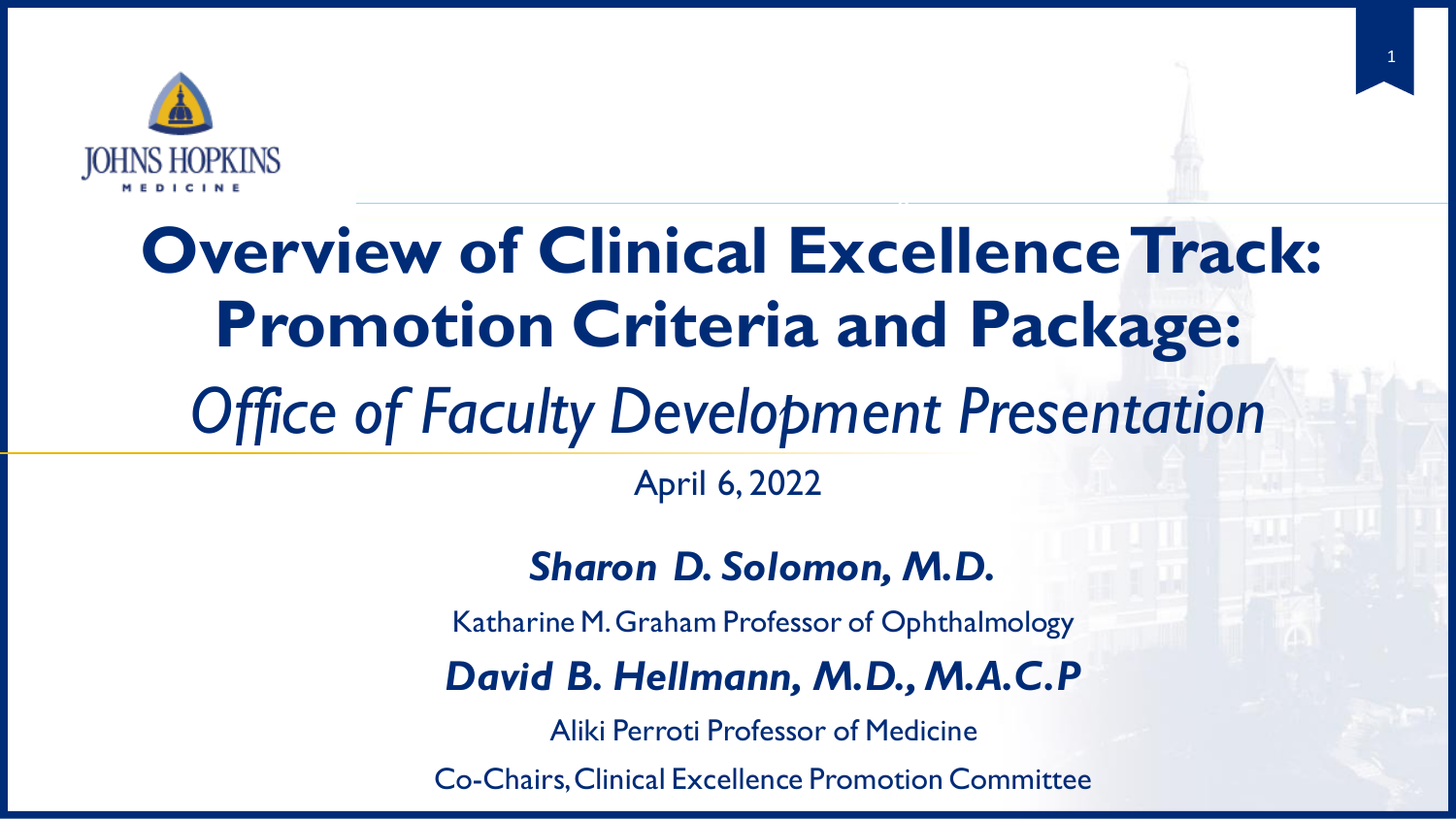# Why a Clinical Excellence Pathway?

- ~2016: Belief emerges that "there is no problem" with promotion of clinicians of distinction
- ~2017: Survey of Faculty demonstrates that belief is wrong
	- Clinicians unhappy
	- Clinicians more likely to leave
	- Clinicians promoted more slowly
- ~2018: Miller Coulson Academy of Clinical Excellence Flourishing
- ~2019: Clinical Excellence Promotion Pathway proposed, approved.
- 2020: Clinical Excellence Promotion Committee commenced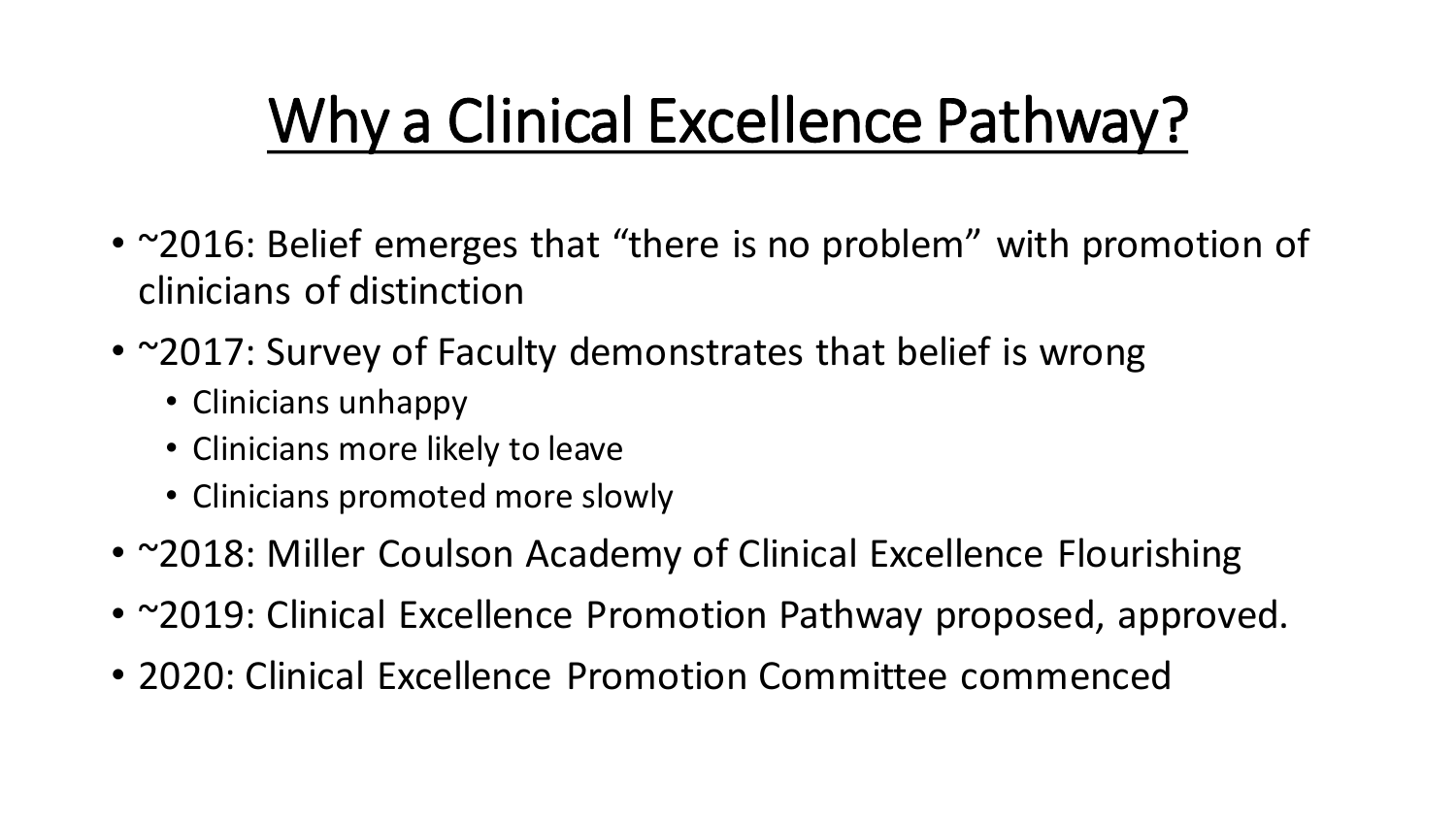# **Clinical Excellence Promotion Criteria (7)**

- 1. Clinical Effort and Excellence
- 2. Clinical Performance and Contributions
- 3. Recognition of Clinical Excellence
- 4. Teaching and Mentorship
- 5. Discovery
- 6. Dissemination
- 7. Institutional Contributions

3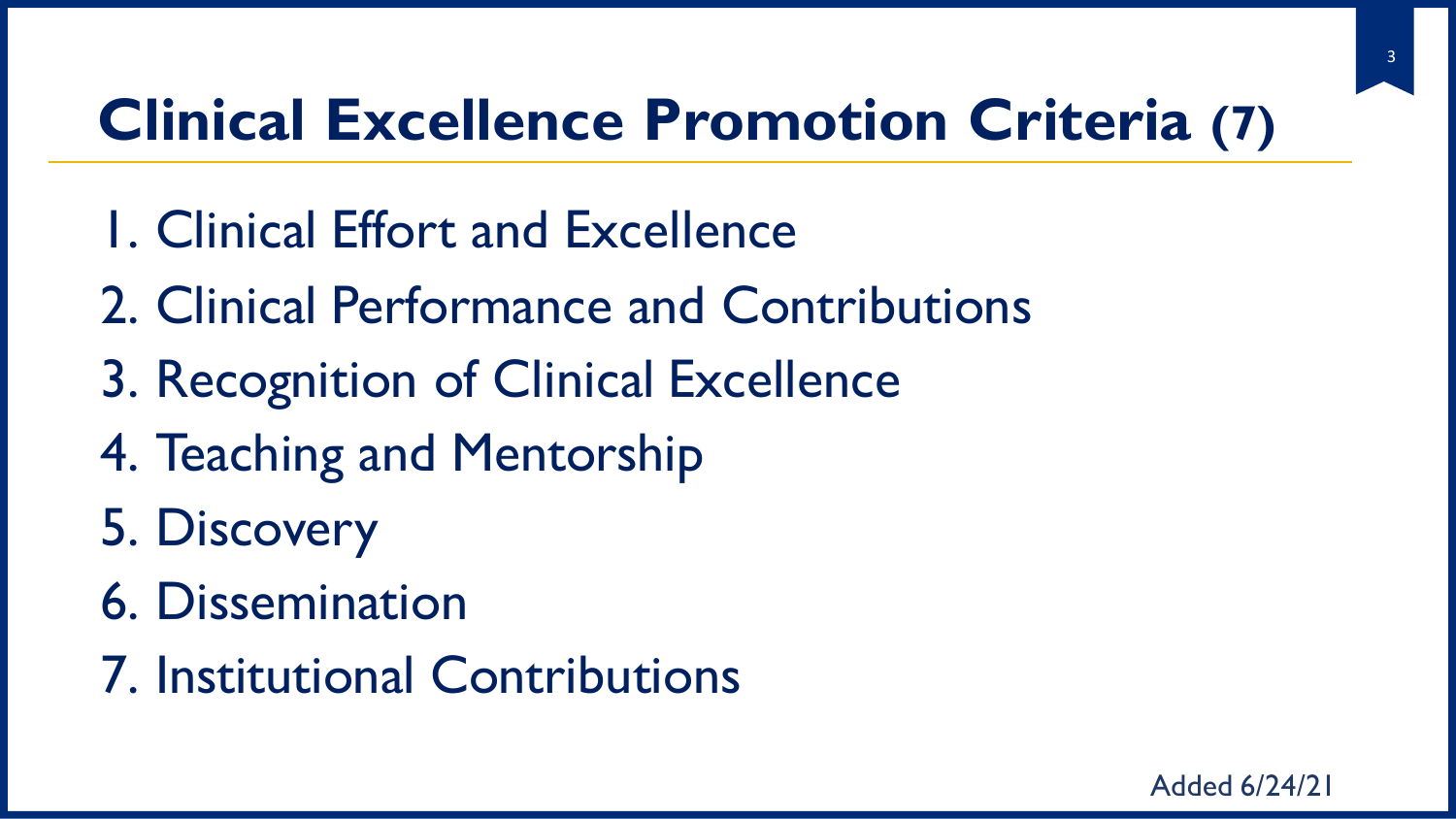# **Clinical Excellence Promotion Criteria: Made Simple**

- 1. > 60% clinical effort (qualification)
- 2. Sustained clinical excellence
	- > 25% for Associate Professor
	- > 10% for Professor
- 3. Recognized for clinical excellence
	- $\geq$  Regional recognition for Associate Professor
	- $\geq$  National recognition for Professor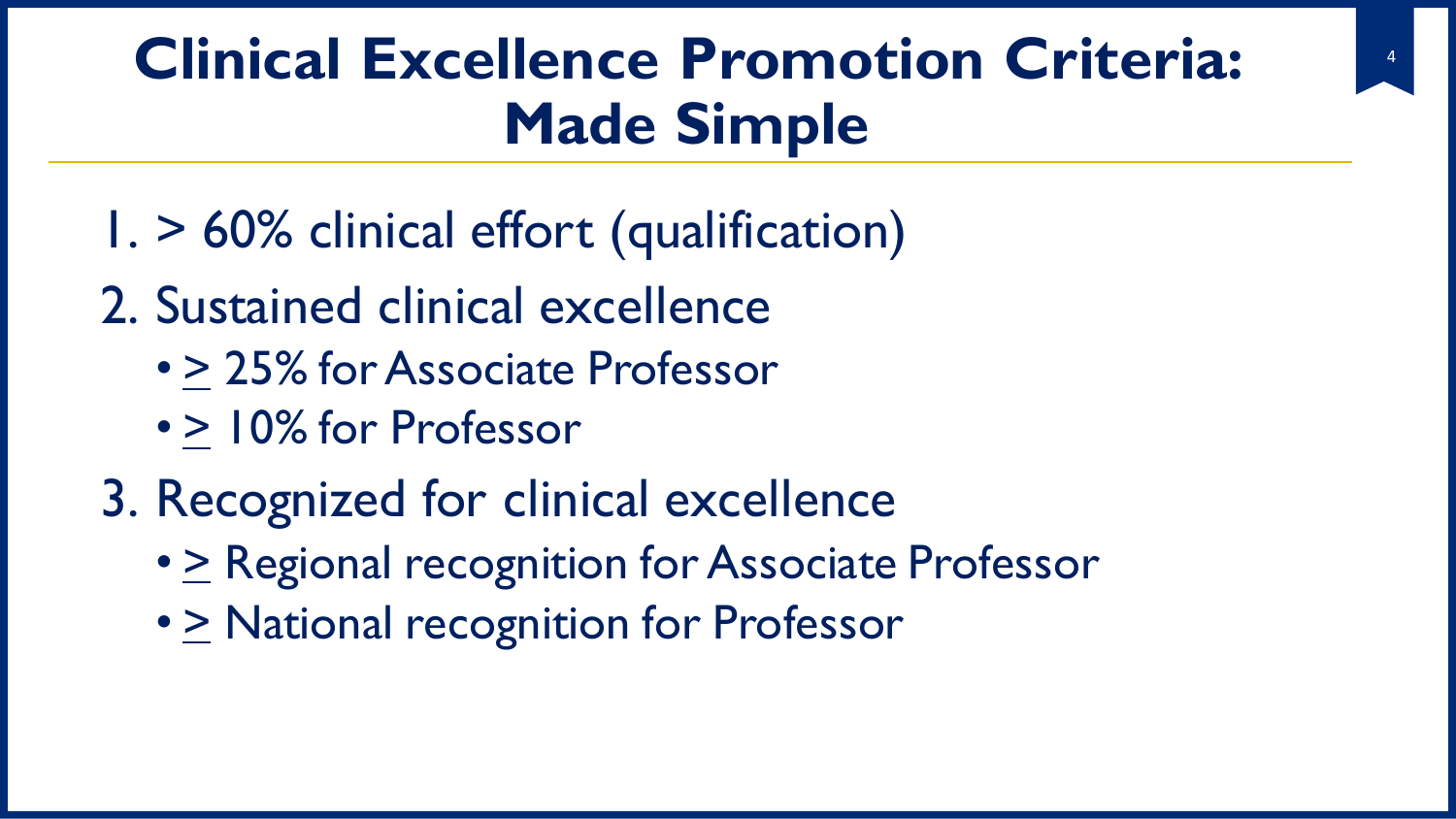## **What is in the Clinical Excellence Track Package?**

- Nomination Letter from Department Director
- Academic CV in required format
- Impact Statement (strongly encouraged, though optional)

## **Interfolio RPT (Review/Promotion/Tenure)**

- Clinical Excellence Track Application
- Attestation Form
- **List of 360◦Survey Participants (~30). Clinical peers and leaders, staff, learners/trainees, and patients or family member (as appropriate) that evaluate the candidate's clinical excellence**
- List of Referees (14) (i.e., letter writers). Internal and external letters of reference from peers and leaders that evaluate the candidate's clinical excellence and regional/national reputation

**To Apply:** Contact your division/department to request a case be opened for you in Interfolio RPT

**CEPC website:** <https://www.hopkinsmedicine.org/som/faculty/appointments/cepc>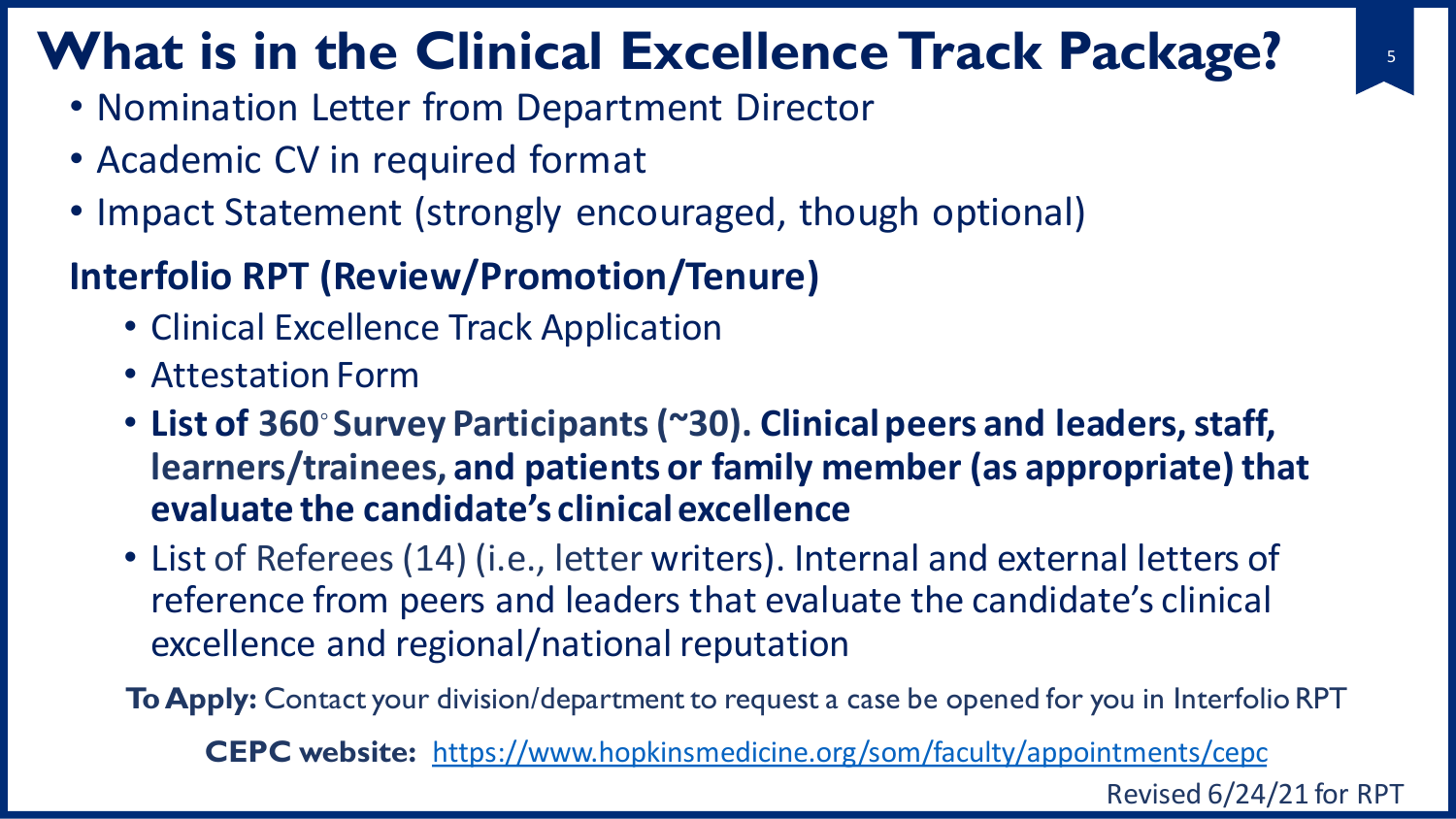## **Interfolio RPT (Review/Promotion/Tenure) Dossier**

- It is recommended that faculty **not** request a case be created until their department has recommended that they do so, since the application template may change. A case, for example, that is created a year or more before the faculty member is ready to submit materials may be rejected by the SOM Dean's Office if the case uses a template that is no longer current.
- Prior to opening a case, faculty may preview the application and forms by using the Dossier in Interfolio RPT. Instructions are available in the Faculty User's Guide.

### **Faculty User's Guide:**

[https://www.hopkinsmedicine.org/som/faculty/office-faculty](https://www.hopkinsmedicine.org/som/faculty/office-faculty-information/rpt.html)information/rpt.html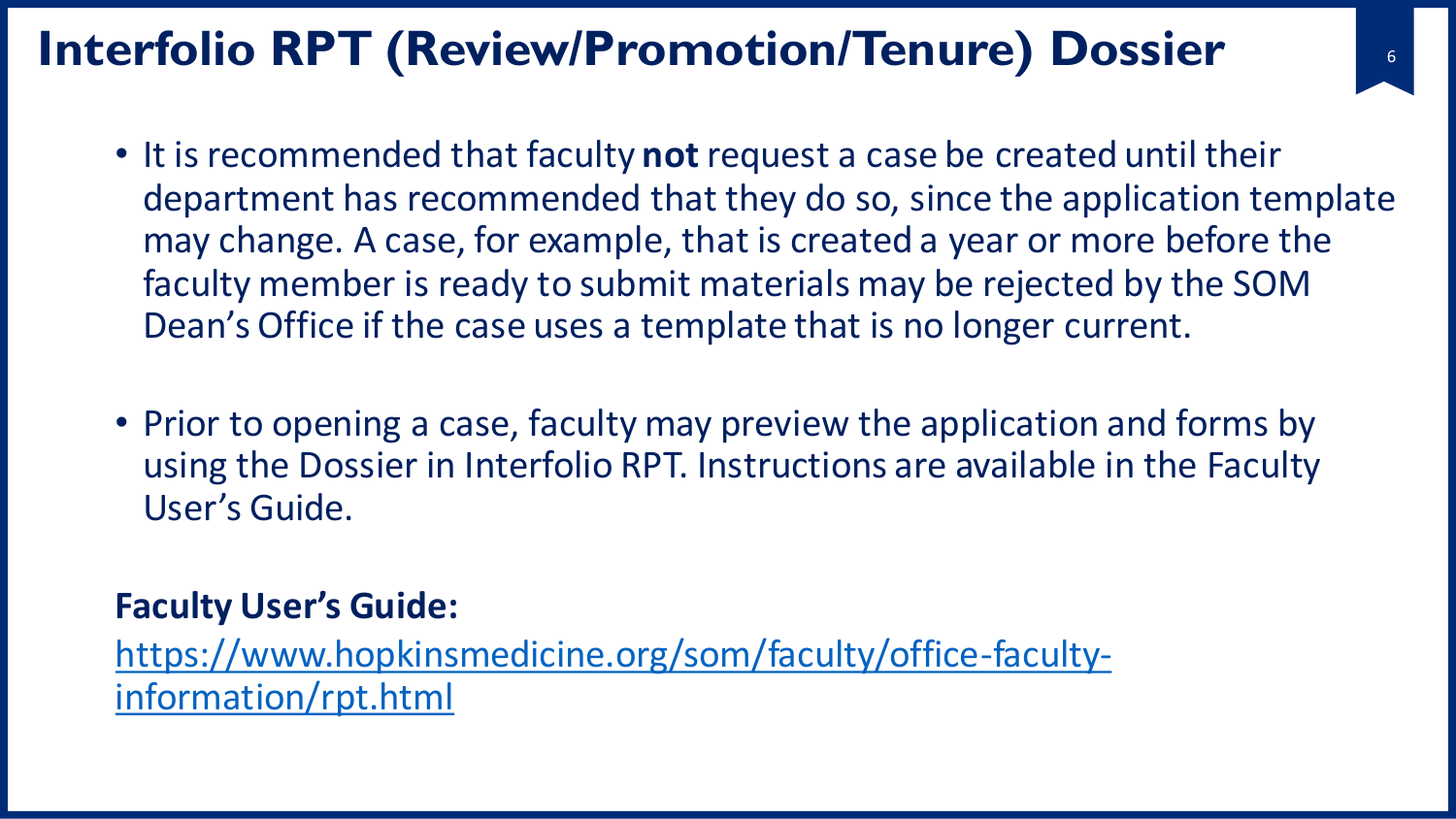### • **360◦ Clinical Excellence Survey**

Candidate will provide contact information for internal and/or external 360◦ Survey Participants (~30) who can rate the candidate's clinical skill, knowledge, acumen, communication, collegiality, professionalism, and reputation of the candidate.

### Names should include:

- Clinical peers/leaders familiar with candidate's clinical excellence
- Clinical staff familiar with the candidate's clinical excellence
- Learners/Trainees familiar with the candidate's clinical excellence
- Patients or family members (when applicable), familiar with the candidate's clinical excellence (**as appropriate for clinical specialty or role)**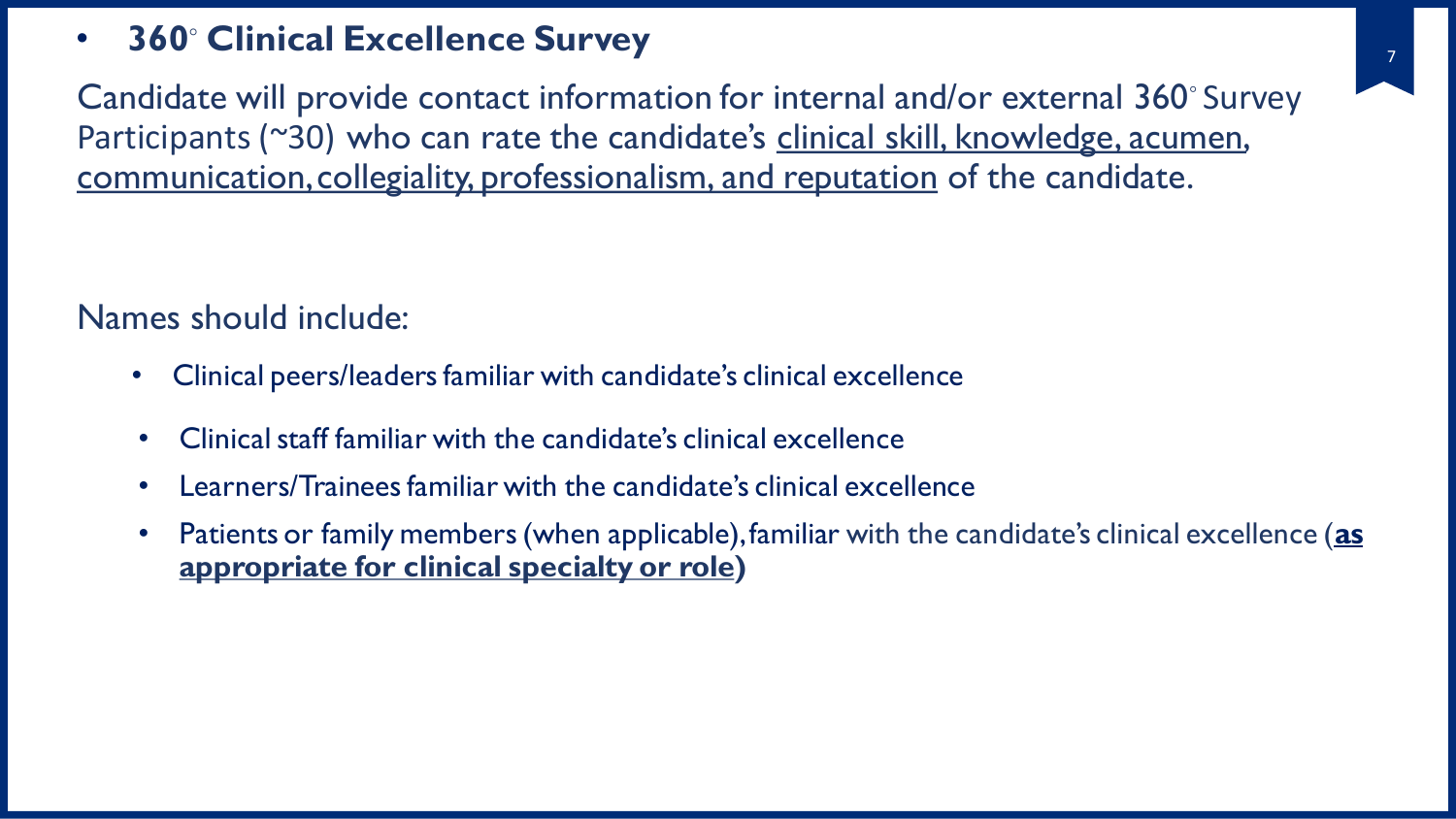Referees will be provided the candidate's CV, 360<sup>°</sup> survey results, and Impact Statement (when provided) and asked to assess the candidate's clinical excellence (based on review of the materials and/or personal knowledge) and the Regional (for Associate Professor) or National (for Professor) reputation of the candidate.

### **V. Impact Statement (strongly encouraged; optional)**

The Impact Statement will be sent to referees (i.e., letter writers) with the candidate's CV and 360**◦** survey results. It is at the discretion of each faculty member what to include and how, though we recommend aligning it to show the impact within the areas of the 7 Clinical Excellence criteria. Limited to 5 pages. Specific format is flexible and may include tables, charts, graphs, website clips, pictures (not of patients), etc. within the page limit. Do not include % effort.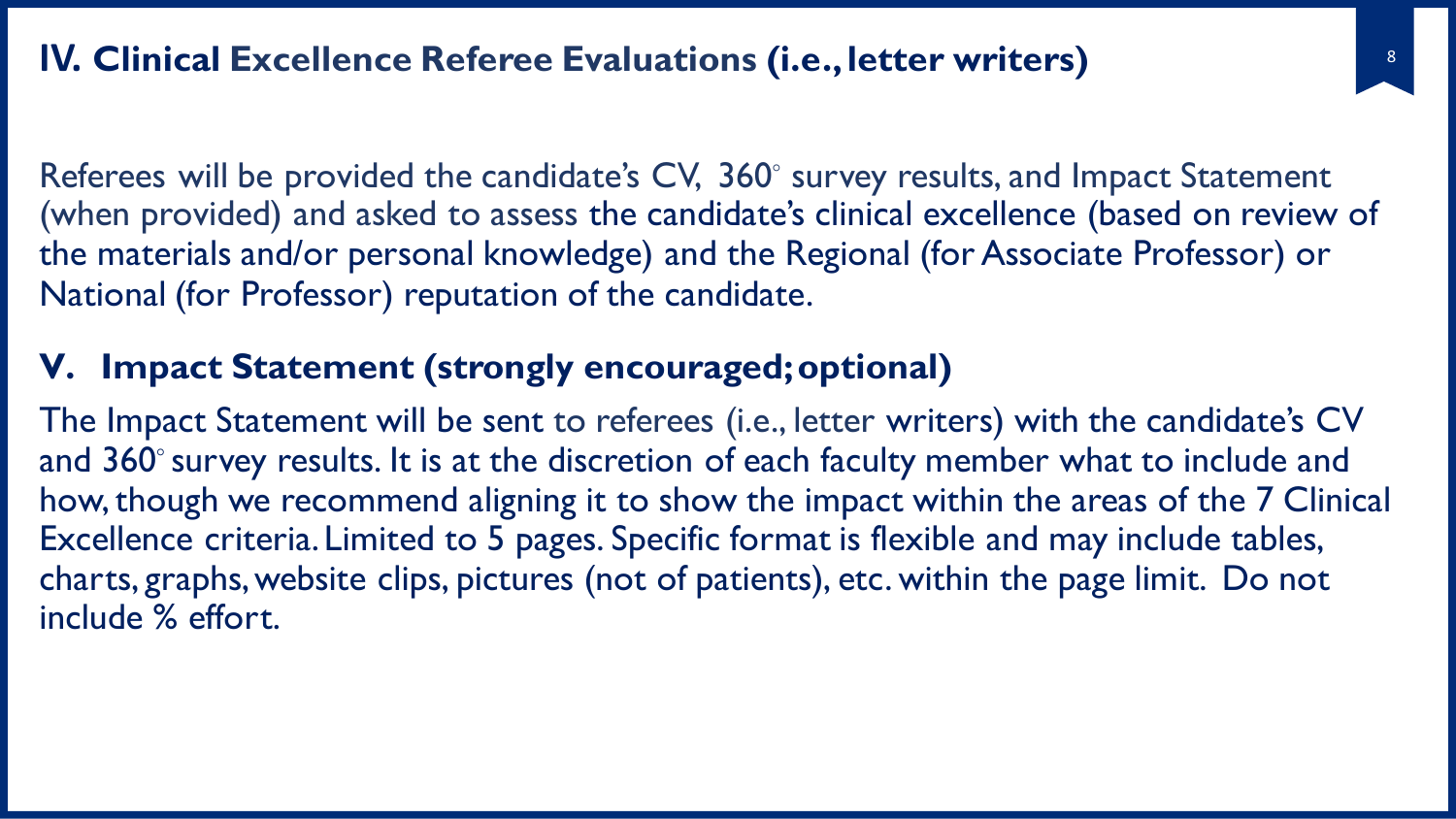## **Step-by -Step Clinical Excellence Promotional Process**

- 1) Faculty self-selects the Clinical Excellence promotional track
- 2) Department Director/Division Chief agrees that the candidate is ready for promotion on the Clinical Excellence track
- 3) Department Director/Division Chief writes nomination letter per Clinical Excellence recommended format
- 4) Candidate prepares CV in the required format
- 5) Candidate's CV and nomination letter are reviewed by Departmental promotion committee
- 6) If approved by Departmental promotion committee, candidate submits a Clinical Excellence application, CV in required format, names and contact information of 360∘ survey participants and potential internal/external referees (i.e., letters of reference) to provide overall assessment, and Attestation Form using the provided templates. An Impact Statement is strongly encouraged, though optional.
- 7) Clinical Excellence Promotion Committee solicits 360◦ online survey evaluations and letters of reference. Completed packages will be reviewed by the full Committee. Candidates for Associate Professor will be voted on by the full CE Committee (Associate and Full Professor); candidates for Professor will be voted on only by members of the CE committee who are full professors.
- 8) Approved candidates are presented to the APPC or PPC for a confirmatory vote of approval. Note that approved candidates will not be re-reviewed by the APPC or PPC unless there was a split vote by the CE promotion committee and an exceptional concern is raised.
- 9) Candidates approved by the APPC and PPC will be presented to the ABMF for final approval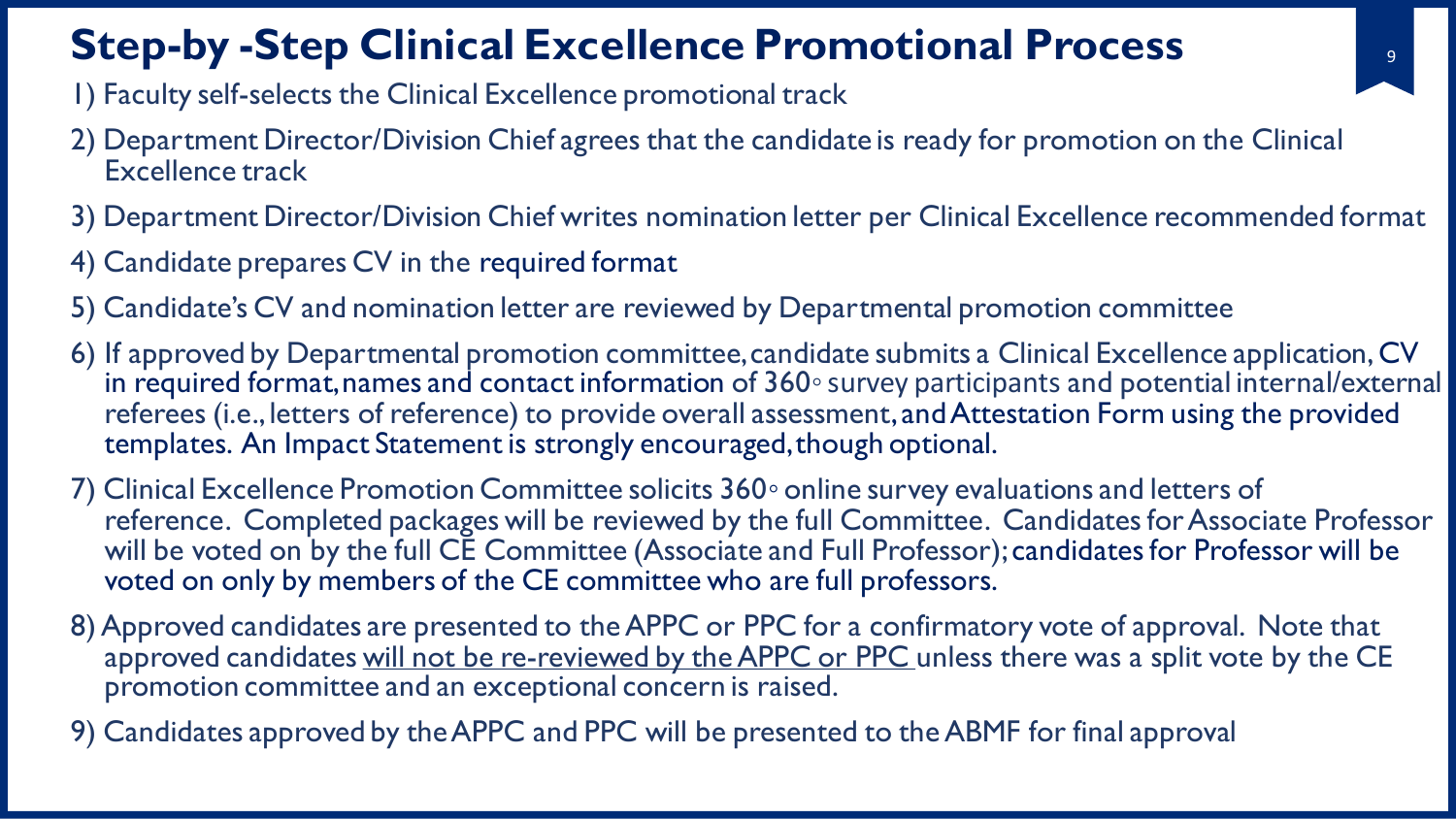# Clinical Excellence Track Applications

| <b>Status</b> | <b>Total</b>         | <b>Professors</b>    | <b>Associate Professors</b> |
|---------------|----------------------|----------------------|-----------------------------|
| In Progress   | 23                   | 12                   | 11                          |
|               | $(7$ women, 16 men)  | $(3$ women, 9 men)   | (4 women, 7 men)            |
| Approved      | 11                   | 6                    | 5                           |
|               | $(6$ women, 5 men)   | $(3$ women, $3$ men) | $(3$ women, $2$ men)        |
| Not Approved  | $(2$ women, $0$ men) | $\overline{0}$       | $(2$ women, $0$ men)        |
| Total         | 36                   | 18                   | 18                          |
|               | (15 women, 21 men)   | (6 women, 12 men)    | (9 women, 9 men)            |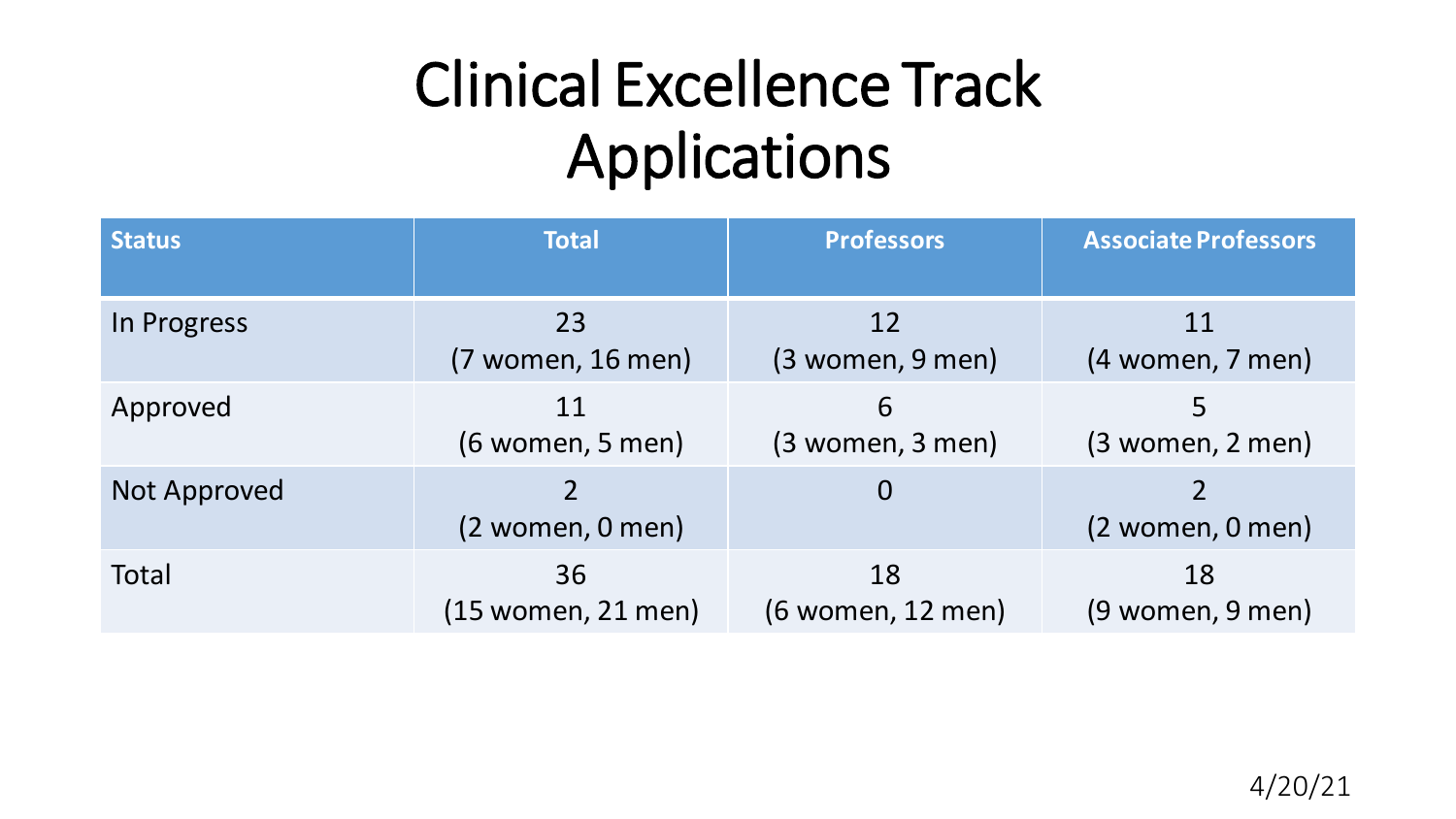## <sup>11</sup> **Clinical Excellence Promotion Track FAQs**

### Q: Is the Clinical Excellence Promotion Track considered a tenure track?

A: **Yes.** The Clinical Excellence Promotion Track includes "contract to retirement" at the rank of Professor, identical to current scholarship-track promotion to Professor.

### Q: Are junior faculty hired on a specific promotional track?

A: **No.** Instructors and Assistant professors will not be locked into a specific promotional track at the time of hire. It is critical, however, that newly appointed junior faculty work with Directors and mentors early on to determine their most appropriate track for promotion to Associate Professor, and the right individual faculty development plan to achieve success on their selected academic track.

#### Q: Once faculty are promoted on a specific track, must they stay on that promotional track?

A: **No.** It is anticipated that faculty will remain on the promotional track they first select (i.e. current scholarship track or clinical excellence track). However, faculty who substantively re-direct their careers towards the focus of a different track may be considered for promotion on that alternate track. Faculty redirecting their careers toward a different promotional track will be required to meet all of the benchmarks and accomplishments outlined for promotional criteria within that track.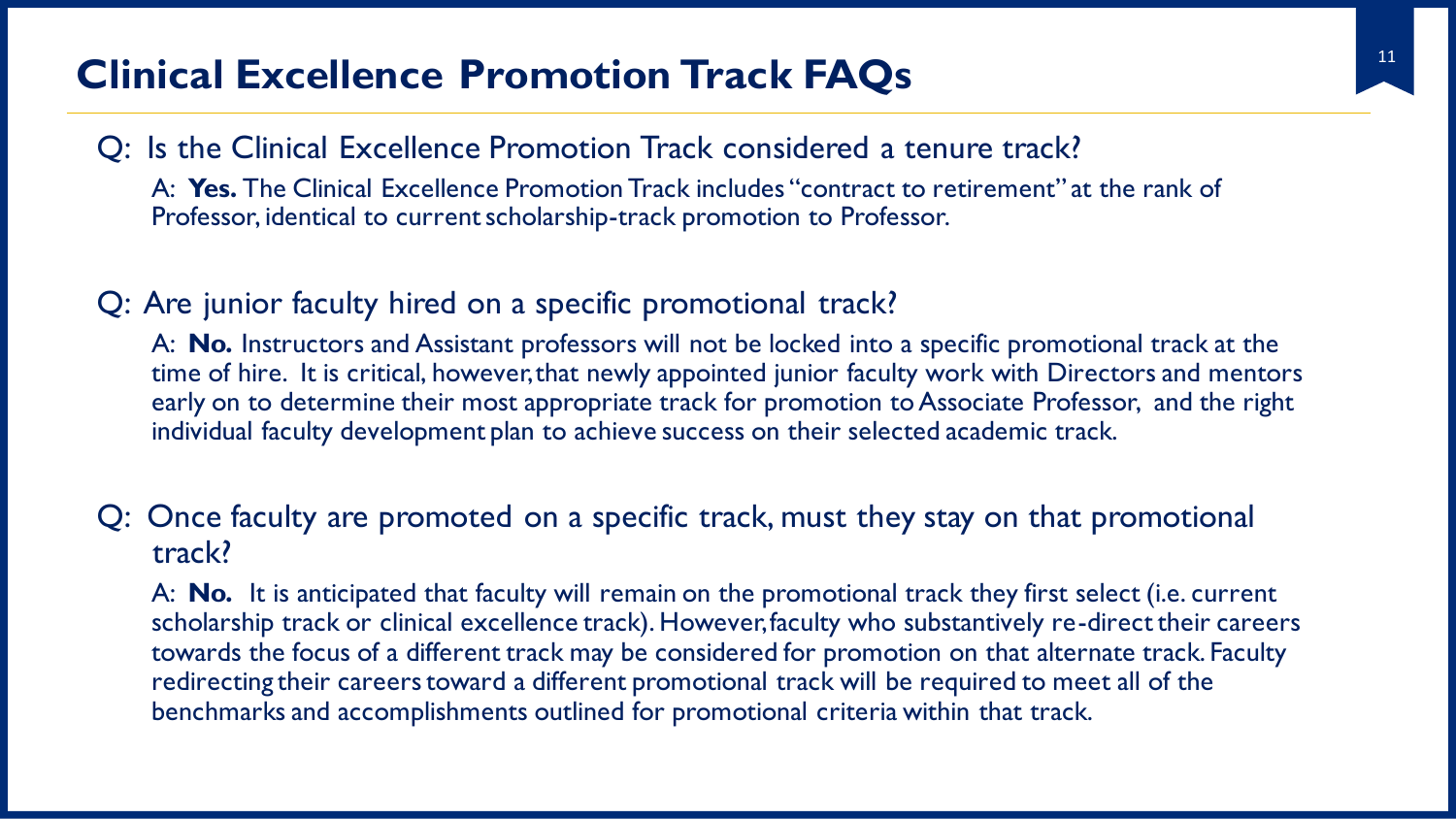## **Clinical Excellence Promotion Track FAQs (cont.)**

Q: Is research excellence and/or educational excellence given weight towards promotion on the Clinical Excellence promotion track?

A: **Yes.** Contributions to the Discovery and Education missions of JHSOM are given weight toward promotion on the Clinical Excellence track. However, candidates must also meet the rank-specific criteria demonstrating clinical excellence.

### Q. Promotion on the Clinical Excellence track requires evidence of "sustained" clinical excellence- what does "sustained" mean?

A: Similar to the Scholarship track, there is no minimum time at rank, however, it is anticipated that candidates promoted on this track will have demonstrated at least 4-5 years of active commitment to a career devoted to clinical excellence. Sustained commitment is evidenced by effort devoted to patient care, teaching, clinical leadership and other activities directly related to promoting clinical excellence

#### Q: What is the title of faculty promoted on the Clinical Excellence track?

A: Faculty promoted on the Clinical Excellence Track use the title "Associate Professor of Clinical [Department]" or "Professor of Clinical [Department]". In everyday usage such as introductions, the designation of "Clinical" may be removed from titles, but it is to remain in titles included in CVs, appointment and promotion papers, administrative records, and other similar contexts.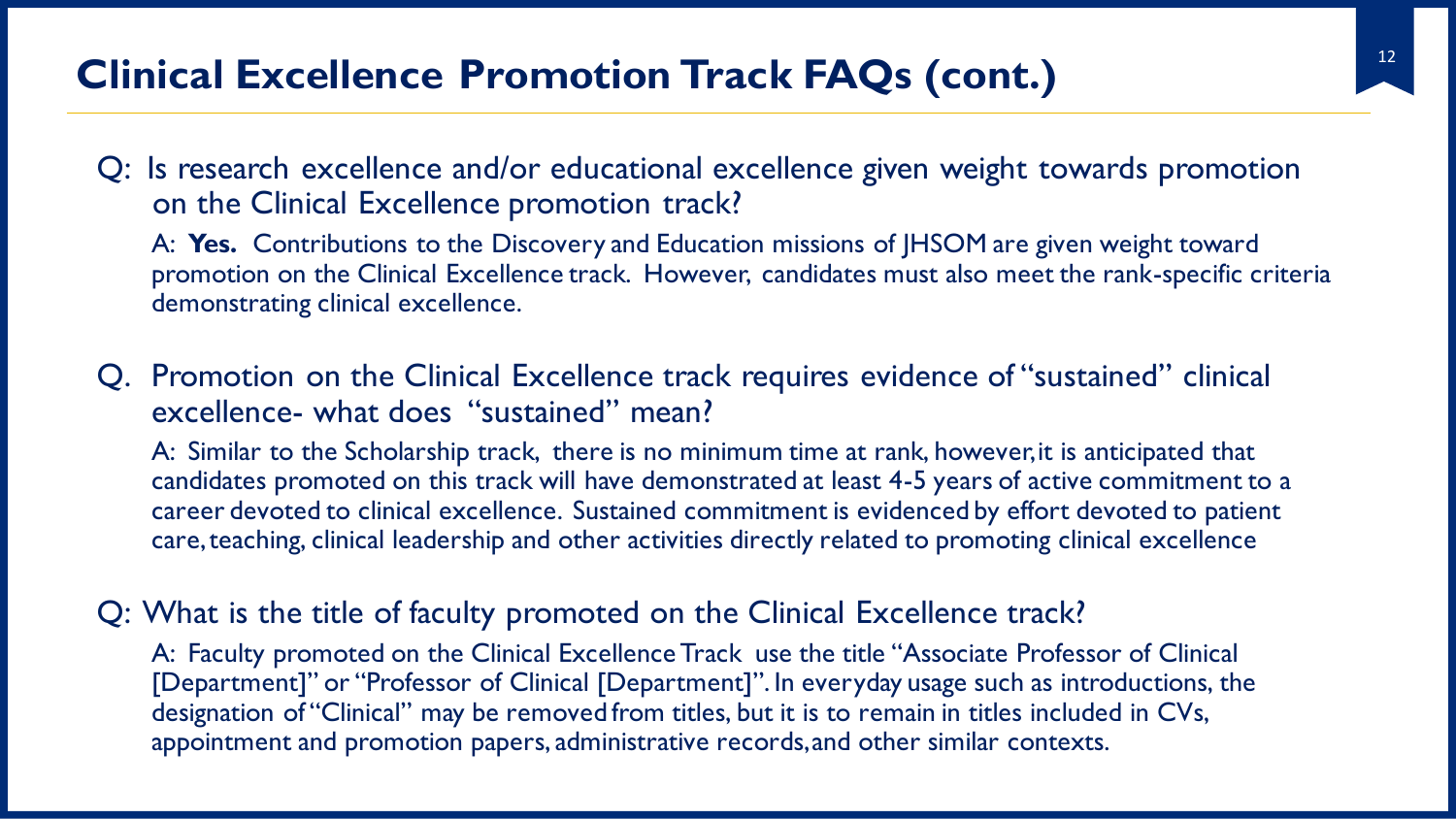## <sup>13</sup> **Clinical Excellence Promotion Track FAQs (cont.)**

#### Q: How many years must I be at rank for promotion on the Clinical Excellence track?

A: While no minimum time is required at rank before a candidate can be considered for promotion, candidates must demonstrate a sustained, documented record of clinical excellence over time. It is therefore anticipated that timelines for promotion will be similar to those in the current scholarshipfocused promotional track.

#### Q: Is the Clinical Excellence track appropriate for non-MD clinicians?

A: Yes. It is anticipated that the Clinical Excellence track will be appropriate for non-physician clinicians who demonstrate clinical excellence, including psychologists, audiologists, veterinarians, physical therapists, etc. Specialty-related input will be used in determining clinical excellence within each specialty.

### Q: Is the Clinical Excellence track appropriate for clinicians who do not provide direct, in person patient care?

A: **Yes**, based on the specialty/area of concentration The extent of direct patient contact and the criteria for clinical excellence will vary by role and specialty (e.g. Radiology, Pathology, Veterinary Medicine, etc.). Specialty-related input will be used in determining clinical excellence within each specialty and appropriate 360◦ survey participants and referees.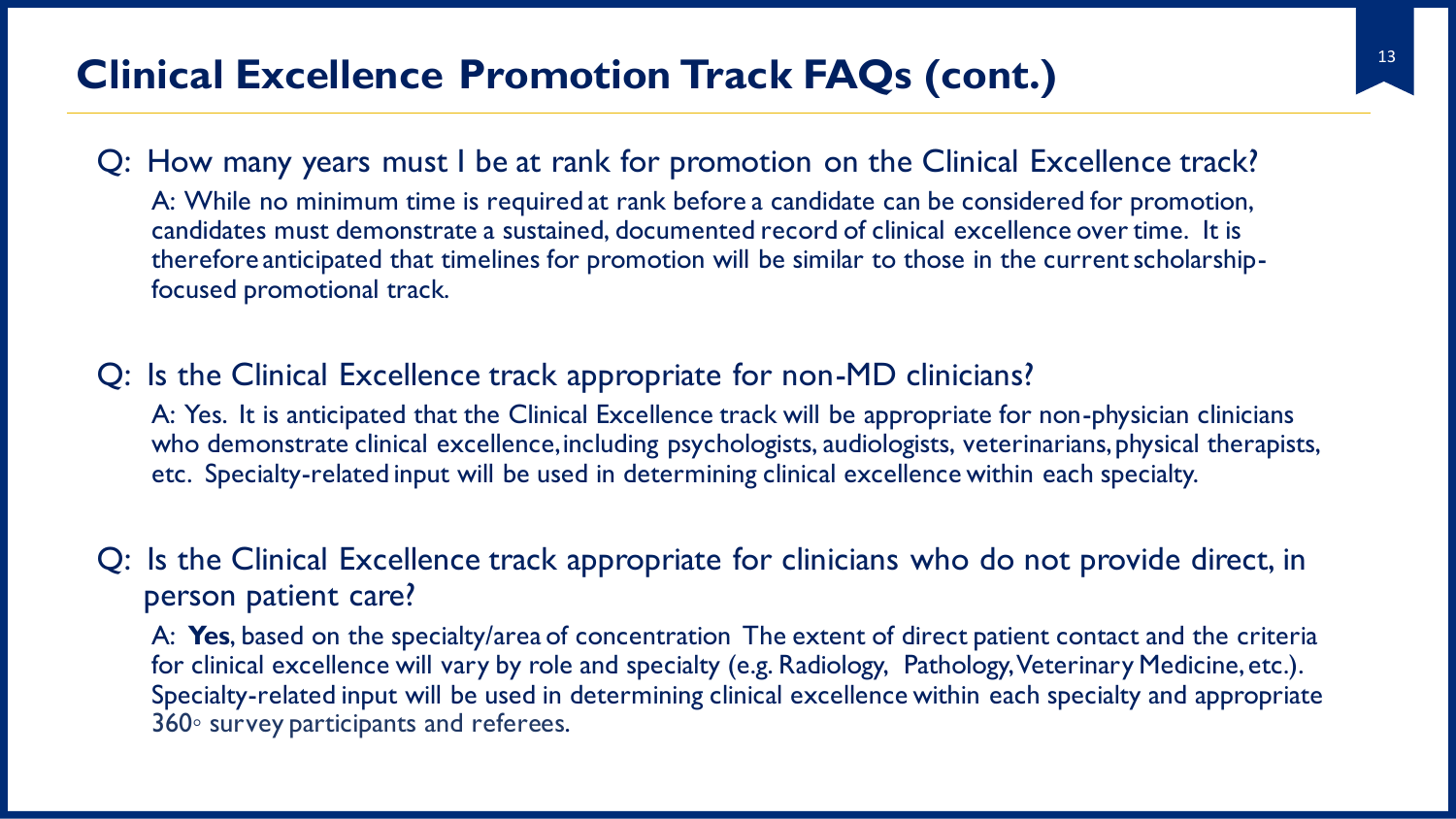## <sup>14</sup> **Clinical Excellence Promotion Track FAQs (cont.)**

Q: How can faculty on the Clinical Excellence track gain regional and/or national reputations?

A: Active engagement with regional (City, State, Mid-Atlantic) and national professional societies to advance clinical excellence; participation in regional/national advisory groups, engagement in clinical excellence educational activities at the regional/national level, public health advocacy at the regional/national level, invited talks/workshops/presentations at the regional/national level related to clinical care delivery, demonstration activities related to clinical care to regional/national observers

Q: How long is the promotional review process for the Clinical Excellence track? A: The promotional review process timeline will likely parallel that of the APPC and the PPC- that is, 6-12 months for Associate Professor and 12-18 months for Professor.